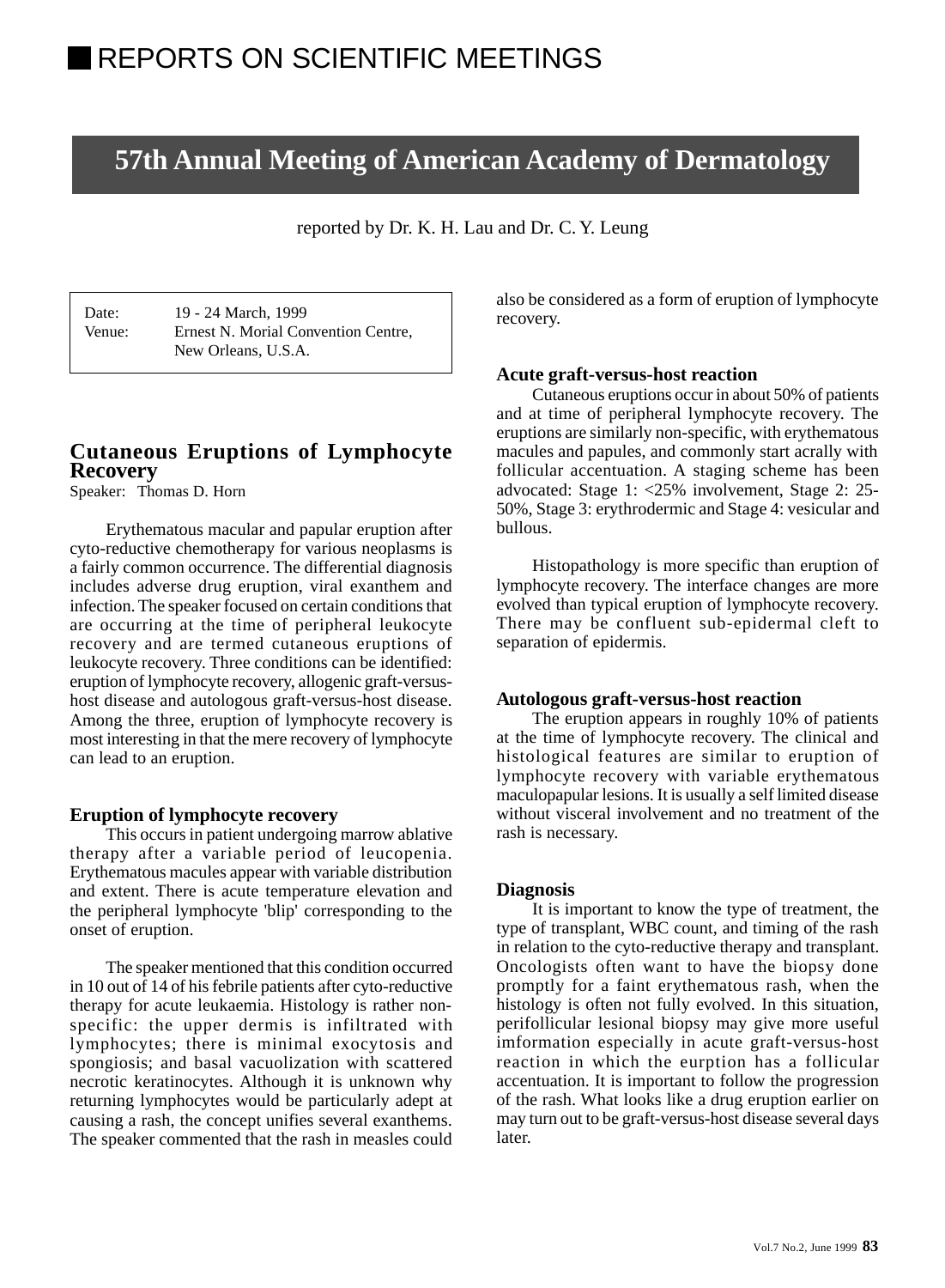# **The Skin & HIV Infection**

Speaker: Dr. T. G. Berger

The skin manifestation of HIV infection is everchanging as the number of HIV patients, as well as their life spans, are increased significantly by various antiviral and prophylactic therapy introduced in recent years. Dr. Berger presented a number of rare cutaneous manifestations or atypical presentations of HIV dermatoses in patients whom he managed.

# **Helicobactor cellulitis: a new entity**

This newly defined infection occurring in HIV patients usually presents with painful erythematous nodules and round or annular tender plaques in the lower limbs. The eruption has a subacute to chronic onset in weeks to months, and is gradually progressive. The lesions are usually multicentric in distribution, especially involving the lower limbs. The morphology of individual lesion may closely resemble and often be misdiagnosed as erythema nodosum. Systemic upset with fever is common and Helicobactor cinaedi bacteremia may occur in 40-60% of patients, though episodes of hypotensive septic shock are rare. Monoarticular arthritis occur in 20% of patients. Gastrointestinal symptoms such as diarrhea and abdominal pain were reported in 22-35% of patients. The sources of Helicobactor is believed to be originated from the gastrointestinal tract. The correct diagnosis on this relatively new condition depends on a high index of suspicion in person at risk, such as those who are homosexual and HIV positive, or immunosuppressed. Microbiological diagnosis requires special handling of blood and stool specimen for culture of the organism in a hydrogen rich environment. Skin biopsy can confirm the diagnosis of cellulitis and exclude other differential diagnoses such as panniculitis. The top-of the list differential diagnoses of pretibial nodules in HIV patients should include various uncommon infective causes such as acanthamoeba, bartonellosis and brucellosis. It is also important to note that erythema nodosum, being basically an antibody-antigen immune response, is relatively uncommon in immunocompromised host, especially in HIV patients. Treatment depends on the variable antibiotic sensitivities of Helicobactor and reliable cure can be obtained by giving six to eight weeks of oral clarithromycin 500mg BD or Ciprofloxicin 500mg BD. Longer course of systemic antibiotics may be required, otherwise relapses are not uncommon.

# **Acute HIV Seroconversion Syndrome: one virus, more than one exanthem**

Symptomatic acute seroconversion occurs in about

one per cent of HIV patients. The clinical features, which simulate flu or infectious mononucleosis-like illness, occur several weeks after exposure. About forty percent of patients are fairly ill during the acute phase. Sorethroat and adenopathy are common. In a small study by the speaker, almost 100% of patients had skin eruption during the acute seroconversion and about 75% of patients had abnormal physical examination. Unlike ordinary viral exanthem with maculopapular or morbilliform morphology, the HIV exanthem is more papulosquamous simulating pityriasis rosea. In addition, many HIV patients may also present with a monomorphic papular eruption on upper chest, limbs and face, somewhat simulating papular acrodermatitis of childhood but occurring in adult. Some patients may develop bullous eruption. Mucocutaneous findings include oral apthous-like ulcer, which may extend into esophagus, and genital ulceration are not uncommon. Differential diagnoses include pityriasis rosea, syphilis and other viral exanthem caused by EBV, CMV or parvovirus B19, etc. Biopsy on skin lesion is only suggestive of viral exanthem but it is neither diagnostic nor specific for HIV acute seroconversion. The definitive diagnosis depends on ELISA test for HIV antibody, T helper cell count (but beware of CD4 lymphopenia which also occurs in other viral illness), and more importantly HIV viral load (especially in those suspected patients whose ELISA test for HIV antibody are initially negative during the very early phase of the disease). Treatment for HIV acute seroconversion syndrome is by Highly Active Anti-Retroviral Therapy (HAART) that consists of triple antiviral agents to decrease the viral load. There have been reported cases of relapses of seroconversion syndrome as HAART was reduced or stopped in some patients. In this condition, Dr. Berger concluded by bringing up a new paradigm of viral exanthem, in which the previous belief is that one virus causes one type of exanthem (e.g. varicella causes multiple crops of papulovesicular eruption in different phases recognized clinically as chickenpox). But now a new concept of one virus causing more than one type of exanthem is increasing acknowledged as seen in HIV acute seroconversion which may present with different morphological appearances.

# **Modification of HIV related skin eruption by Highly Active Anti-Retroviral Therapy (HAART)**

# *HAART and Eosinophilic Folliculitis*

Eosinophilic folliculitis (EF) occurs quite frequently in HIV patients. It typically presents with very itchy follicular papular eruption with 90% of lesions distributed above the nipple line. The definite diagnosis can be made by the typical morphology and